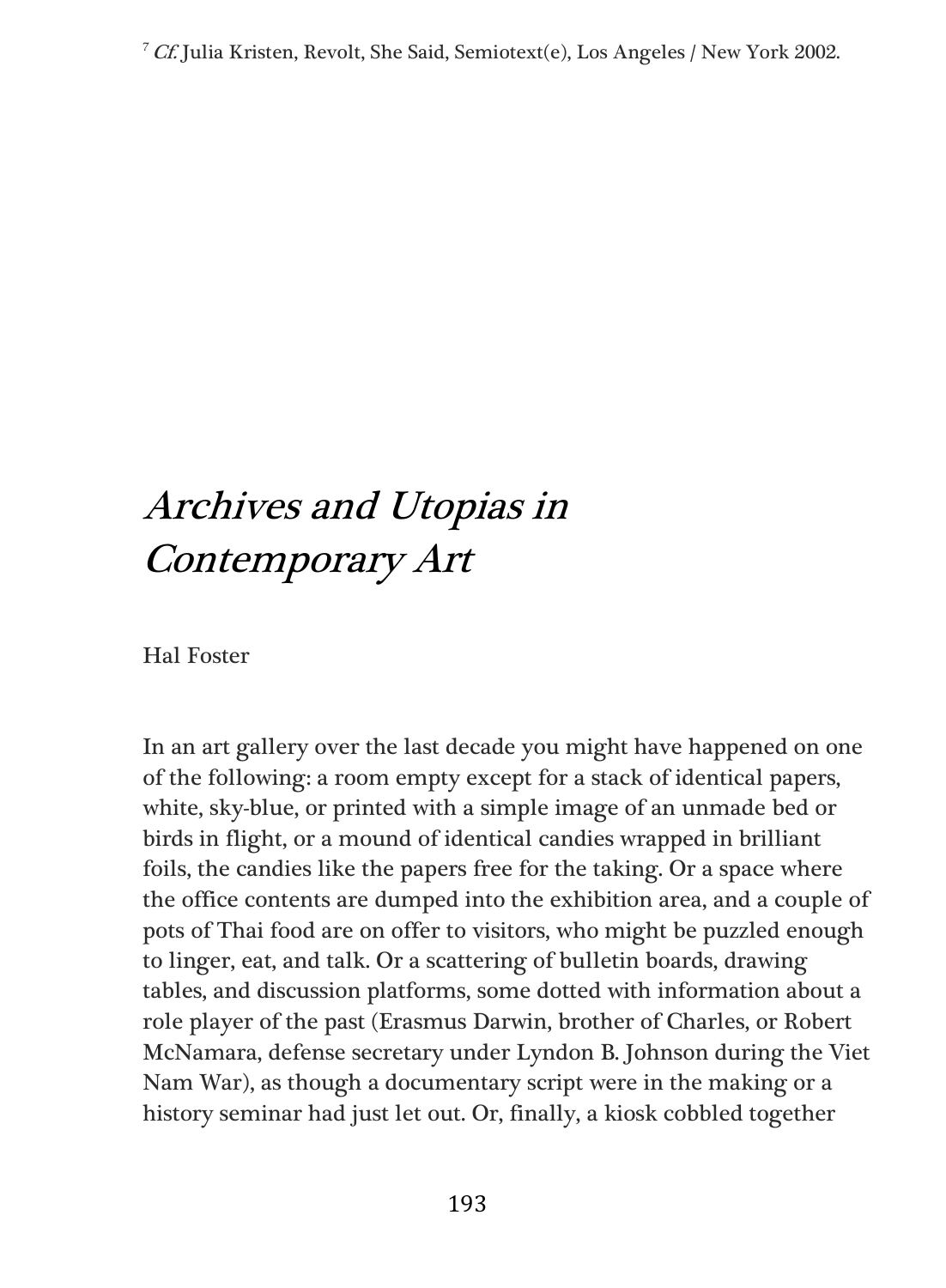out of plastic and plywood, and filled, like a homemade study-shrine, with images and texts devoted to a particular artist, writer, or philosopher (Fernand Leger or Merct Oppenheim, Ingeborg Bachmann or Raymond Carver, Georges Bataille or Gilles Deleuzc). Such works, which exist somewhere between a public installation, an obscure performance, and a private archive, can also be found in non-art spaces, which might render them even more difficult to decipher in aesthetic terms; nonetheless, they can be taken to indicate a distinctive turn in recent art. In play in the first two examples —works by the Cuban-American Felix Gonzalez-Torres and the Thai Rirkrit Tiravanija respectively— is a notion of art as an ephemeral offering, a precarious gift (as opposed to an accredited painting or sculpture); and in the second two instances —works by the British Liam Gillick and the Swiss Thomas Hirschhorn respectively— a notion of art as an informal probing into a specific figure or event in history or politics, fiction or philosophy. Although each type of work can be tagged with a theoretical pedigree ("the gift" as seen by Marcel Mauss in the first case, say, or "discursive practice" according to Michel Foucault in the second), the abstract concept is transformed into a literal space of operations, a pragmatic way of making and showing, talking and being. This way of working is not altogether new: its prominent practitioners (who also include the Mexican Gabriel Orozco, the Scot Douglas Gordon, the French Pierre Huyghe, Philippe Parreno, and Dominique Gonzalez-Foerster, and the American Renee Green and Sam Durant) draw on a wide range of artistic precedents: the performative objects of Fluxus and neo-Concrete artists, the humble materials of Arte Povera, and the everyday objects of Nouveau Realisme, as well as the sitespecific strategies of "institution-critical" art (from the Belgian Marcel Broodthaers and the German-American Hans Haacke). But these artists have also transformed the familiar devices of the readymade object, the collaborative project, and the installation format. For example, some now treat entire television shows and Hollywood films as so many found images: fluyghe has re-shot parts of the Al Pacino movie Dog Day Afternoon with the real-life protagonist (a reluctant bank-robber) returned to the lead role, and Gordon has adapted a couple of Hitchcock films in drastic ways (his 24 Hour Psycho slows down the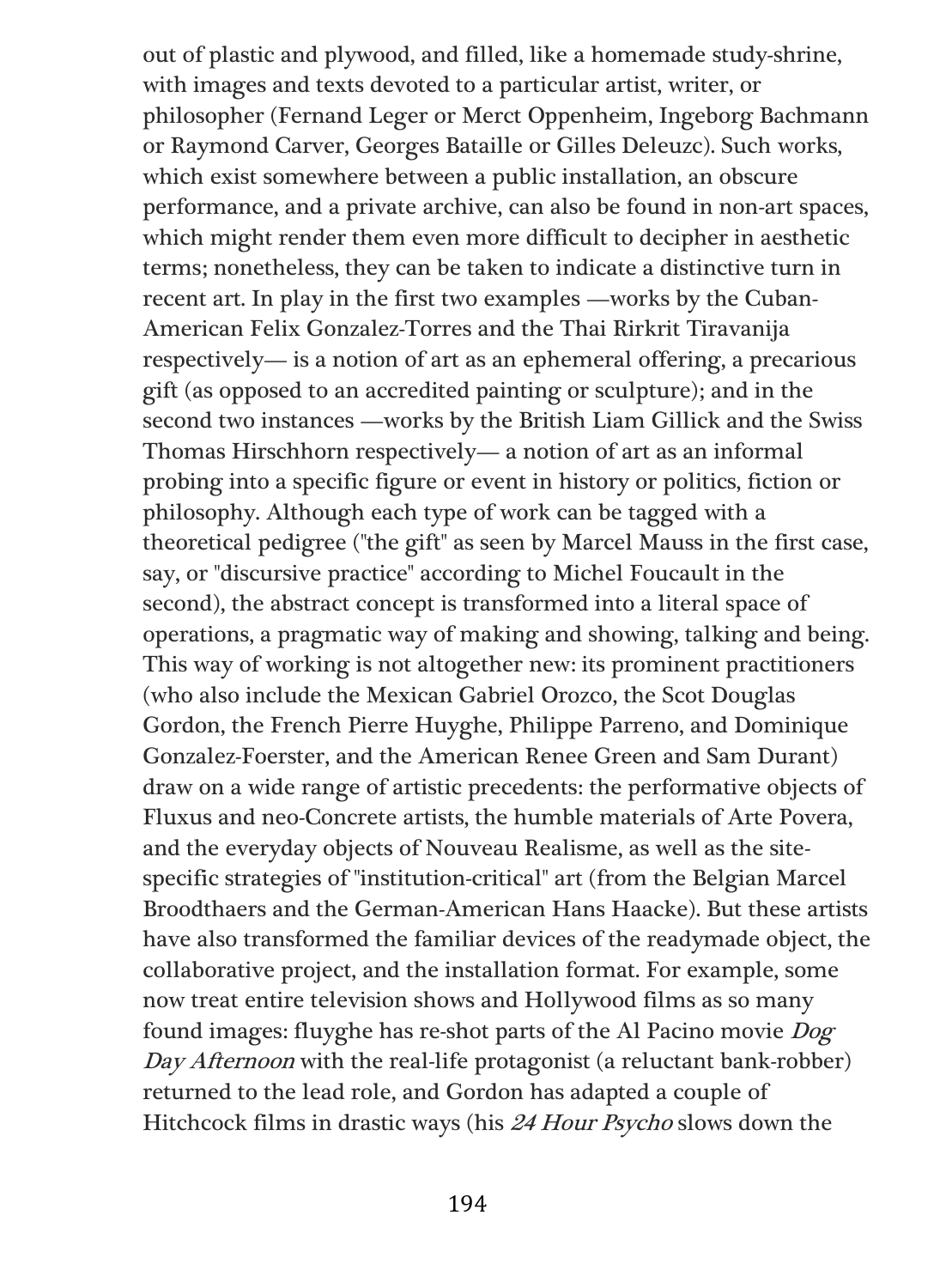original to the near-catatonic running-time announced in the title). For Gordon such pieces are "time ready-mades," that is, given narratives to be sampled in large image-projec-tions (a pervasive medium in art today), while Nicolas Bourriaud, a co-director of the Palais de Tokyo, a Paris museum devoted to con-temporary art, champions such work under the rubric of "post-pro-duction." This term underscores the secondary manipulations (editing, effects, and the like) that are almost as pronounced in this art as in film; it also suggests a changed status of "the work" of art in an age of information, which putatively follows that of production. This new age is an often ideological assumption, yet sometimes in a world of shareware, information does appear as an ultimate readymade, as data to be reprocessed and sent on, and some of these artists work accordingly "to inventory and select, to use and download" (Bourriaud), to revise not only found images and texts but also given forms of exhibition and distribution.

One upshot of this way of working is a "promiscuity of collaborations" (Gordon) in which the old postmodernist complications of originality and authorship are pushed beyond the pale. Take a collaborative workin-progress like No Ghost fiat a Shell led by Huyghe and Parreno. A few years ago they learned that a Japanese animation company wanted to sell some of its minor characters; they bought one such person-sign, a girl named "AnnLee", and invited other artists to deploy her in their own work. Here the art piece becomes a "chain" of pieces: for Huyghe and Parreno No Ghost Just a Shell is "a dynamic structure that produces forms that are part of it"; it is also "the story of a community that finds itself in an image If this collaboration doesn't make you a little nervous (is the buying of AnnLee a gesture of liberation or of serial bondage?), consider another group project that adapts a readymadc product to unusual ends. Here Gonzalez-Foerster, Gillick, Tiravanija, and others will show you how to customize your own coffin from IKEA furniture; the work is tided is How to kill Yourself Anywhere in the World for Under \$399.

The tradition of readymade objects, from Marcel Duchamp to Damien Hirst, is often mocking of high art or mass culture or both; in these examples it is mordant about global capitalism as well. Still, the prevalent sensibility of the new work tends to be innocent and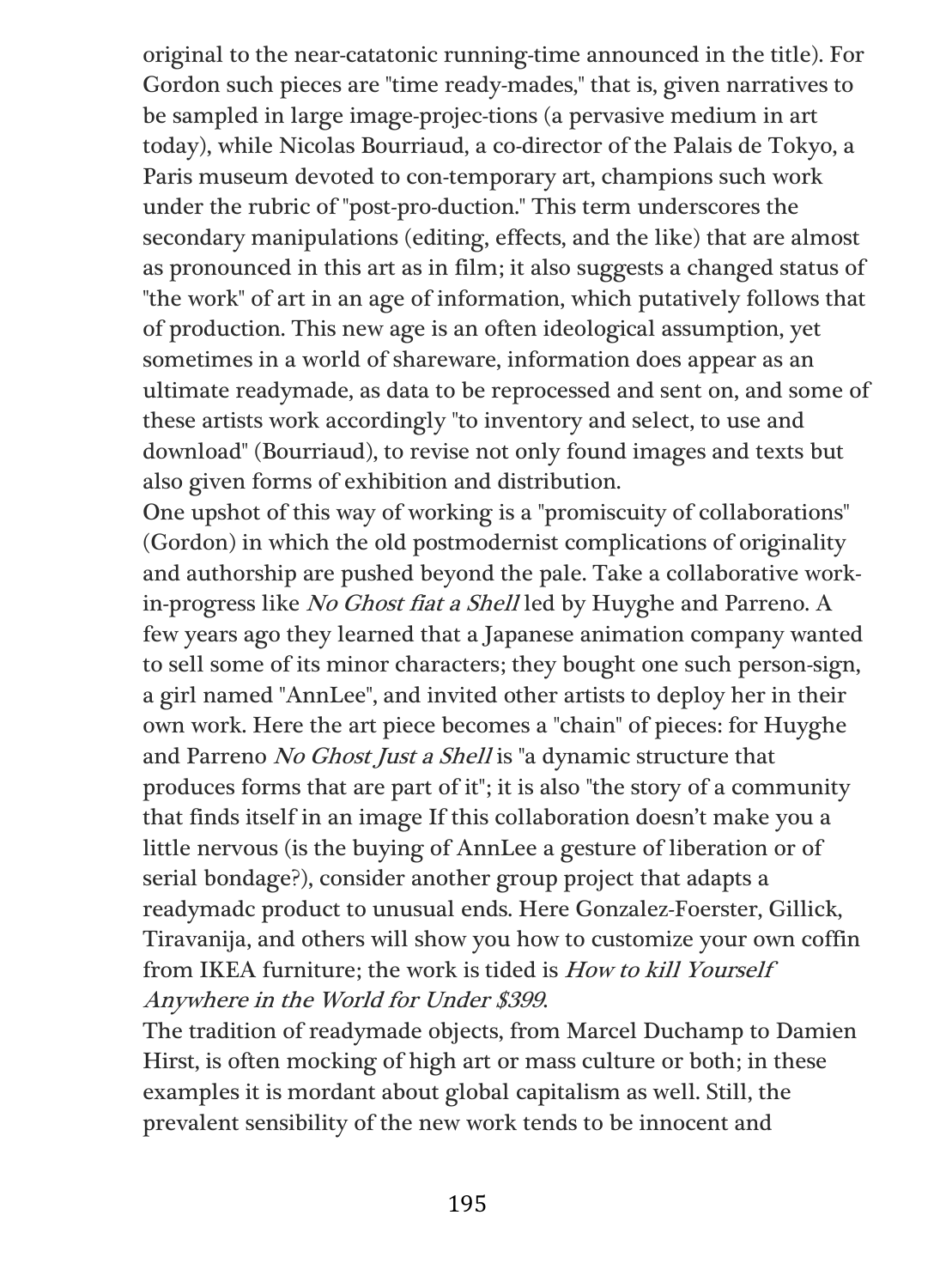expansive, even ludic —again an offering to other people and/or an opening to other discourses. At times a benign image of globalization is advanced (this very international group of artists finds one of its preconditions there), and there are utopian moments as well: for example, Tiravanija has spearheaded a "massive-scale artist-run space" called "The Land" in rural Thailand that is designed as a collective "for social engagement." More modestly, these artists aim to fashion passive viewers into a temporary community of active discussants. In this regard Hirschhorn, who once worked in a Communist collective of graphic designers, sees his makeshift monuments to artists and philosophers as a species of passionate pedagogy, and they do partake of the agitprop kiosks of the Russian Constructivists as well as the obsessive constructions of the Dadaist Kurt Schwitters. With his altars Hirschhorn seeks to "distribute ideas," "radiate energy" and "liberate activity" all at once: he wants not only to familiarize his audience with an alternative public culture but to libidinize this relation-ship as well. Other artists, some of whom were trained as scientists or architects (such as the Belgian Carsten Holler and the Italian Stefan Boeri respectively), adapt a model of collaborative research and experiment closer to the science laboratory or the design firm than the traditional artist studio. "I take the word 'studio' literally," Orozco remarks, "not as a space of production but as a time of knowledge."

"A promiscuity of collaborations" has also meant a promiscuity of installations: installation is the default format, and exhibition the common medium, of much art today. (In part this tendency is driven by the increased importance of huge shows in the art world: there are biennials not only in Venice but in Sao Paulo, Istanbul, Johannesburg, Gwangju...). Often entire exhibitions are given over to messy juxtapositions of projects —photos and texts, images and objects, videos and screens— and occasionally the effects are more chaotic than communicative: in these instances legibility as art is sacrificed without great gains in other kinds of literacy. Nonetheless, discursivity and sociability are central concerns of the new work, both in its making and in its viewing. "Discussion has become an important moment in the constitution of a project," Huyghe comments, while Tiravanija aligns his art, as "a place of socialization," with a village market or a dance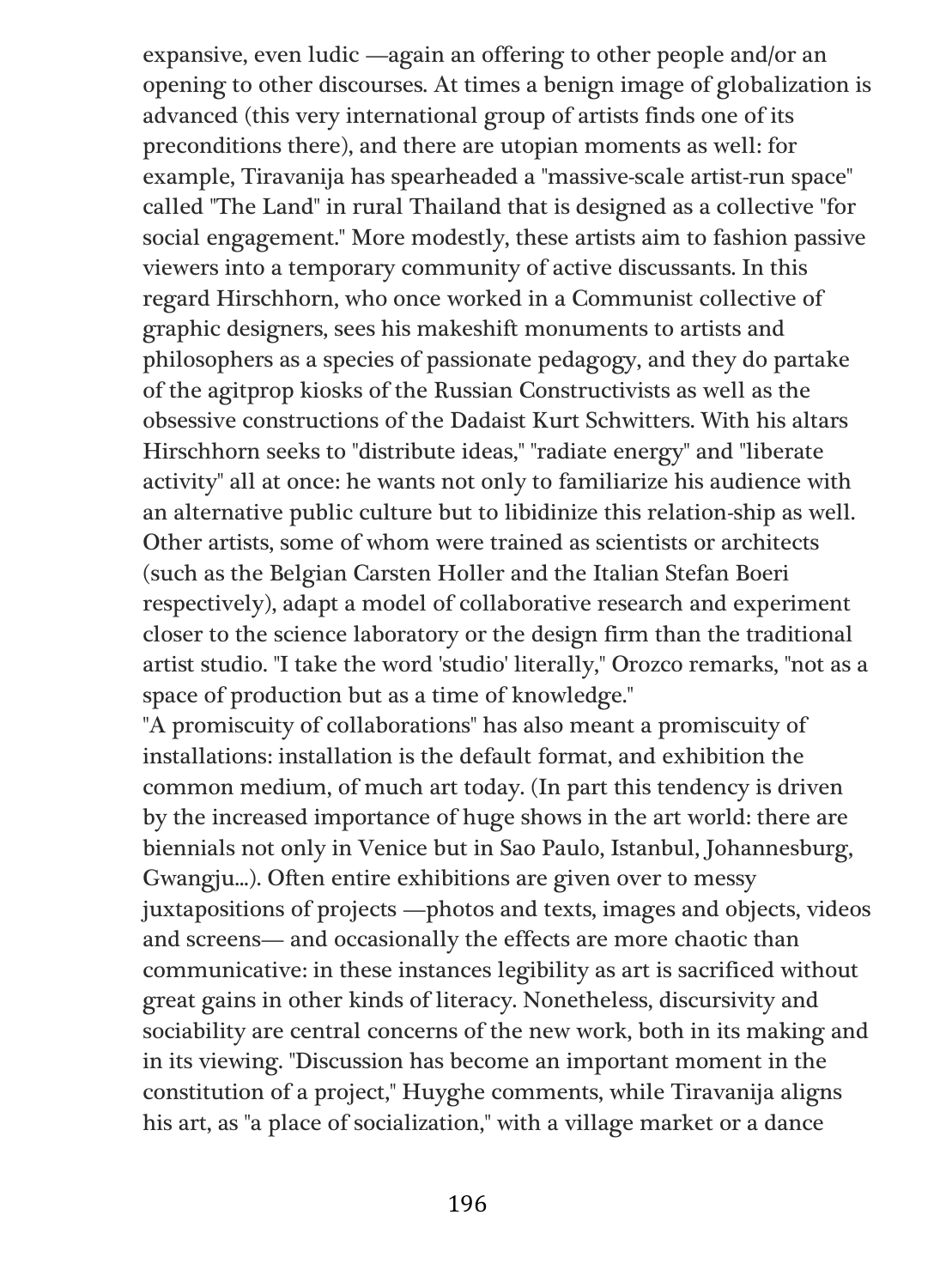floor. "I make art," Gordon adds with an implicit smile, "so that I can go to the bar and talk about it." Apparently, if one model of the old avantgarde was the Party A la Lenin, today the equivalent is a party a la Lennon.

In this time of mega-exhibitions the artist often doubles as a curator. "I am the head of a team, a coach, a producer, an organizer, a representative, a cheerleader, a host of the party, a captain of the boat," Orozco comments, "in short, an activist, an activator, an incubator." This rise of the artist-as-curator is complemented by that of the cura-tor-asartist; maestros of large shows have become very prominent over the last decade. Often the two groups share models of working as well as terms of description. For example, several years ago Tiravanija, Orozco, and other artists began to speak of projects as "plat-forms" and "stations", as "places that gather and then disperse," in order to underscore the casual communities that they sought to create. In 2002 Documenta II, curated by an international team led by Nigerian Okwui Enwezor, was also conceived in terms of "platforms" of discussion, scattered around the world, on such topics as "Democracy Unrealized," "Processes of Truth and Reconciliation," "Creolité and Creolization," and "Four African Cities"; the actual exhibition in Kassel, Germany, was only the final such "platform". And this past year the Venice Biennale, curated by another international group headed by the Italian Francesco Bonami, featured sections tided "Utopia Station" and "Zone of Urgency," both of which exemplified the informal discursivity of much art making and curating today. Like "kiosk", "platform" and "station" call up the old modernist ambition to modernize culture in accordance with industrial society (El Lissitzky spoke of his Constructivist designs as "way-stations between art and architecture"). Yet today these terms evoke the electronic network, and many artists and curators do fall for the Internet rhetoric of "interactivity", though the means applied to this end are usually far more funky and face-to-face than any chat room on the Web.

Along with the emphasis on discursivity and sociability, a concern with the ethical and the everyday is often voiced in these pages: art is "a way to explore other possibilities of exchange" (Huyghe), a model of "living well" (Tiravanija), a means of being "together in the every-day"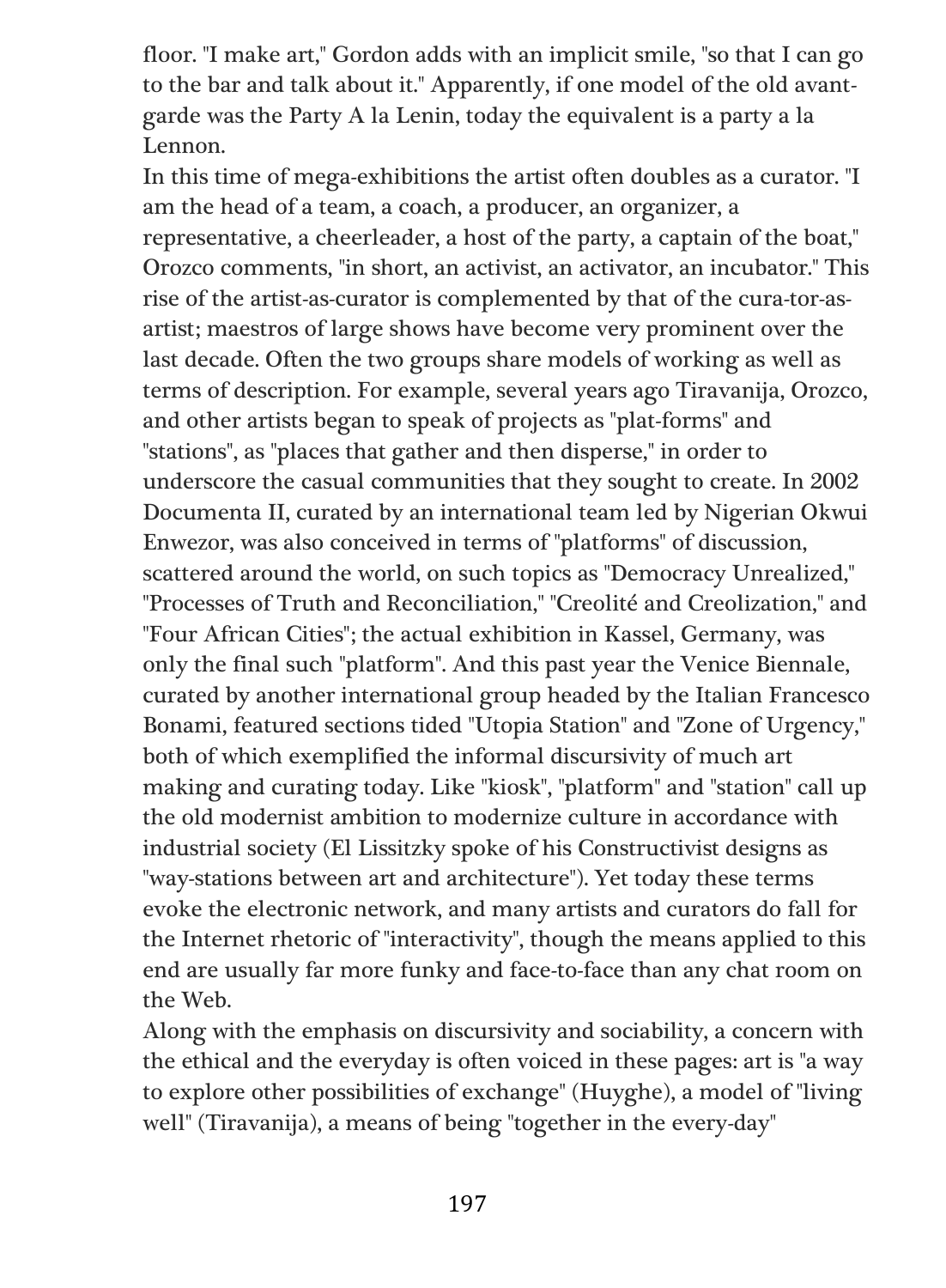(Orozco). "Henceforth," Bourriaud declares, "the group is pitted against the mass, neighbourliness against propaganda, low tech against high tech, and the tactile against the visual. And above all, the everyday now turns out to be a much more fertile terrain than pop culture." These possibilities of "relational aesthetics" seem clear enough, but there are problems as well. Sometimes politics are ascribed to the art on a shaky analogy between an open work and an inclusive society, as if a desultory form might evoke a democratic community, or a nonhierarchical installation predict an egalitarian world. Hirschhorn sees his projects as "never-ending construction sites," while Tiravanija rejects "the need to fix a moment where everything is complete." But surely one service art can still render us is to make a stop, take a stand, in a concrete register that constellates the aesthetic, the cognitive, and the critical. Moreover, formlessness in society might be a condition to contest, rather than to celebrate, in art -a condition to make over into form for purposes of reflection and resistance as some modernist painters attempted to do. The artists in question frequently cite the Situationists, but, as T.J. Clark has stressed, the Situationists valued precise intervention and rigorous organization above all other things. "The question," Huyghe argues, "is less "what?" than "to whom?" It becomes a question of address." Bourriaud also sees art as "an ensemble of units to be reactivated by the beholder-manipulator." In many ways this approach is another legacy of the Duchampian provo-cation, but when is such "re-activation" too great a burden to place on the viewer, too ambiguous a test (in the sense given above by Bal-lard)? As with previous attempts to involve the audience directly (as in some abstract painting or in some Conceptual art), there is a risk of illegibility here, which might return the artist as the principal figure and the primary exegete of the work. At times, it must be admitted now, "the death of the author" has meant not "the birth of the reader," as Roland Barthes speculated after Duchamp, so much as the befuddlement of the viewer. Moreover, when has art not involved discursivity and sociability, at least since the Renaissance? It is a matter of degree, of course, but might this emphasis be somewhat redundant? It might also risk a weird formalism of discursivity and sociability pursued for their own sakes. Collaboration, too, is often regarded as a good in itself: "Collaboration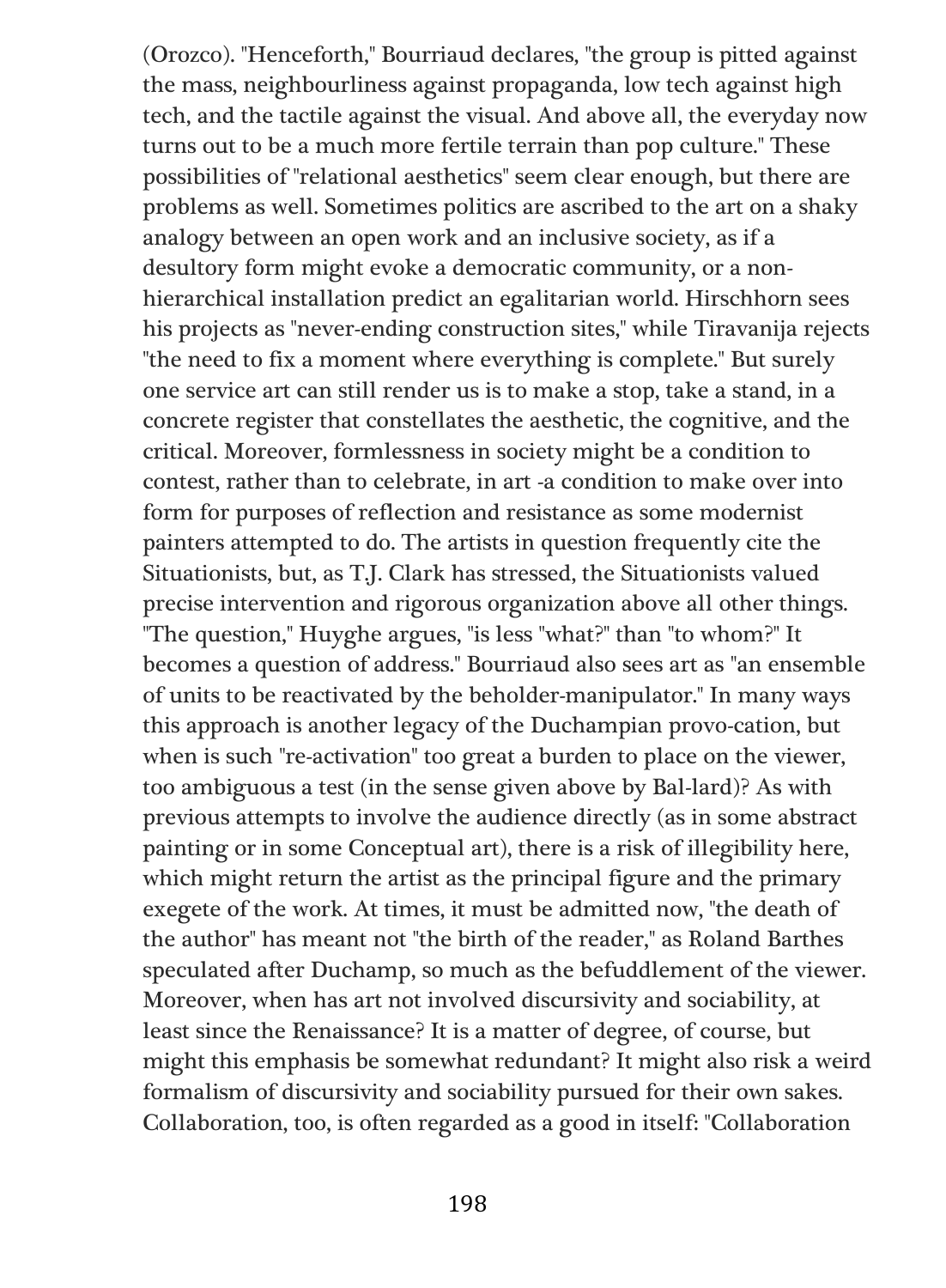is the answer," Obrist remarks at one point, "but what is the question?" Art collectives in the recent past, such as those formed around AIDS activism, had a political project, today simply getting together sometimes seems to be enough. Here we might not be too far from an art-world version of "flash mobs", of "people meeting people" (Tiravanija) as its own end. This is where I might side with Sartre on a bad day: at least in galleries and museums, Hell is other people. Perhaps discursivity and sociability arc foregrounded in art today because they appear scarce elsewhere. The same goes for the ethical and the everyday, as the slightest glance at our craven politicians and hectic lives might suggest. It is as though the very idea of community has taken on a utopian tinge. Certainly even an art audience cannot be taken for granted but must be conjured up at every go, which might be why contemporary exhibitions often feel like remedial work in socialization: come play, talk, learn with me. Yet if participation appears threatened in other spheres, its privileging in art might be somewhat compensatory, a pale, part-time substitute. At one point Bourriaud almost suggests as much: "Through little services rendered, the artists fill in the cracks in the social bond." And only when he is most grim does he hit home: "The society of spectacle is thus followed by the society of extras, where everyone finds the illusion of an interactive democracy in more or less truncated channels of communication."

For the most part these artists and curators see discursivity and sociability in rosy terms. As the British critic Claire Bishop suggests, this tends to drop contradiction out of dialogue, and conflict out of democracy; it is also to advance an unconscious-free version of the subject (even the gift is charged with ambivalence according to Mauss). At times everything seems to be happy interactivity: among "aesthetic objects" Bourriaud counts "meetings, encounters, events, various types of collaboration between people, games, festivals, and places of conviviality, in a word all manner of encounter and relational invention." To some readers such "relational aesthetics" will sound like a truly final end of art, to be celebrated or decried. For others it will seem to aestheticize the nicer procedures of our service economy ("invitations, casting sessions, meetings, convivial and user-friendly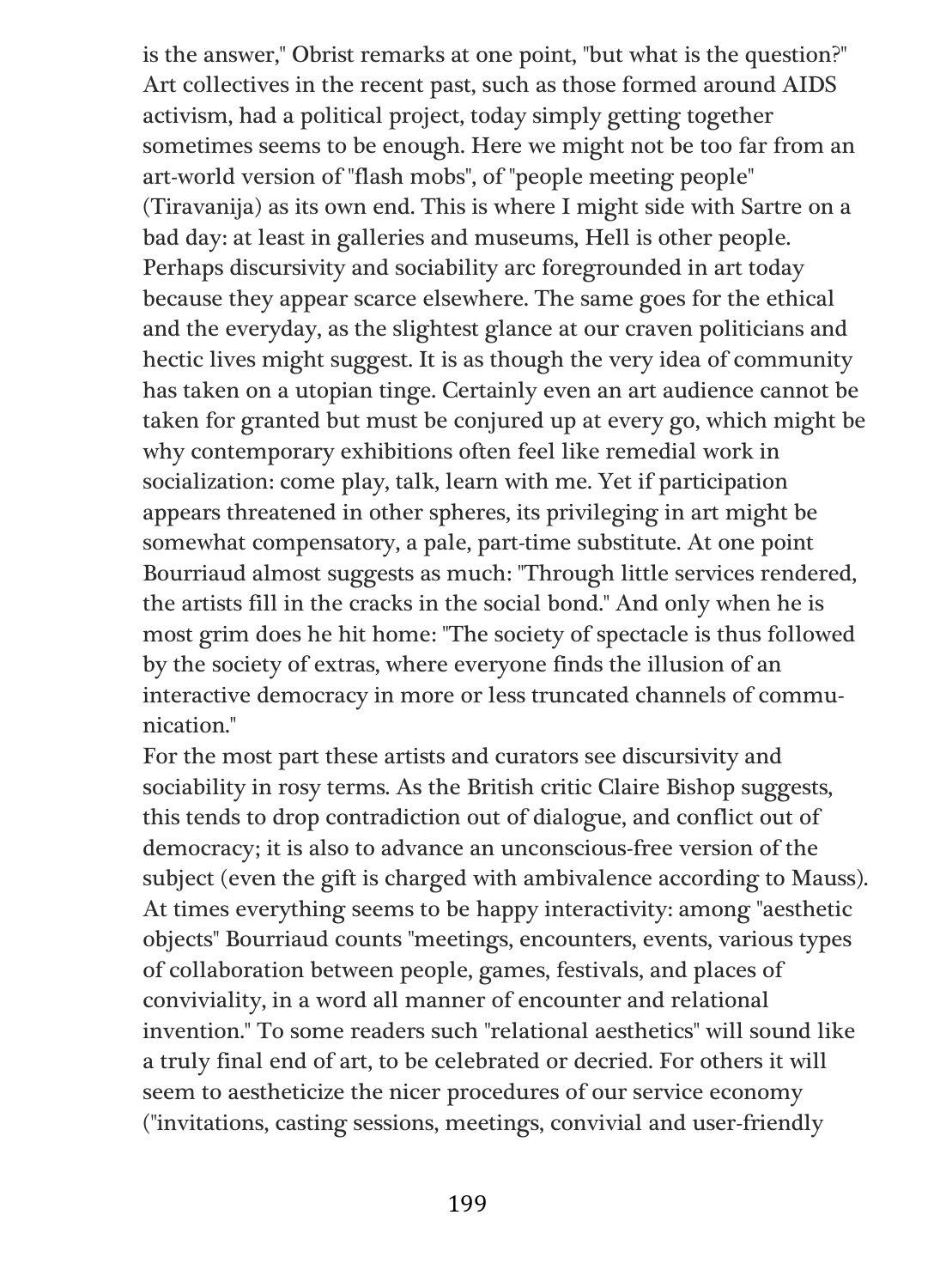areas, appointments"). There is the further suspicion that, for all its discursivity, "relational aesthetics" might be sucked up in the nowgeneral movement for a "post-critical" culture, an art and architecture, cinema and literature, "after theory:"

So much for my skeptical survey of "relational" art that may (or may not) draw on "post-production" techniques. In the time remaining to me, I want to twist these terms slightly —for, even if they are a little naïve, they also point to real developments— and I want to rethink them in terms of what I take to be a kind of quiet paradigm in contemporary art, an "archival impulse." Why this term? In the first instance the archival impulse is manifest in a will to make historical material, often lost, marginal, or suppressed information, physical and spatial, to make it "interactive". It is also "archival" in the sense that the relevant artists elaborate on the found image, object, and/or text, and they favor the installation format, the default medium of our time, whose nonhierarchical spatiality they often use to advantage (this is rare today). So, like any archive (including our own as critics and historians), the materials of this art are found but also constructed, public but also private, factual but also fictive, and often they are cobbled together for the occasion. Often too this work manifests a kind of archival architecture, a physical complex of information (as in the kiosks of Hirschhorn or the platforms of Gillick), as well as a kind of archival logic, a conceptual matrix of citation and juxtaposition. English artist Tacita Dean speaks of her method as one of "col-lection", while Hirschhorn speaks of his process as one of "ramification" —and much of this art does branch out like a tree or, rather, like a weed or a "rhizome"— a Deleuzean analogy that Gillick and Durant also use. Perhaps the life of any archive is a matter of mutative growth of this sort, through connection and disconnection, which this art also reveals. "Laboratory, storage, studio space, yes," Hirschorn has remarked, "I want to use these forms in my work to make spaces for the movement and endlessness of thinking..."

Although Hirschhorn and Gillick are more suited to my thesis, they are also more discussed, at least right now, so I will focus here on Dean and Durant. Dean works in a variety of mediums —in photography,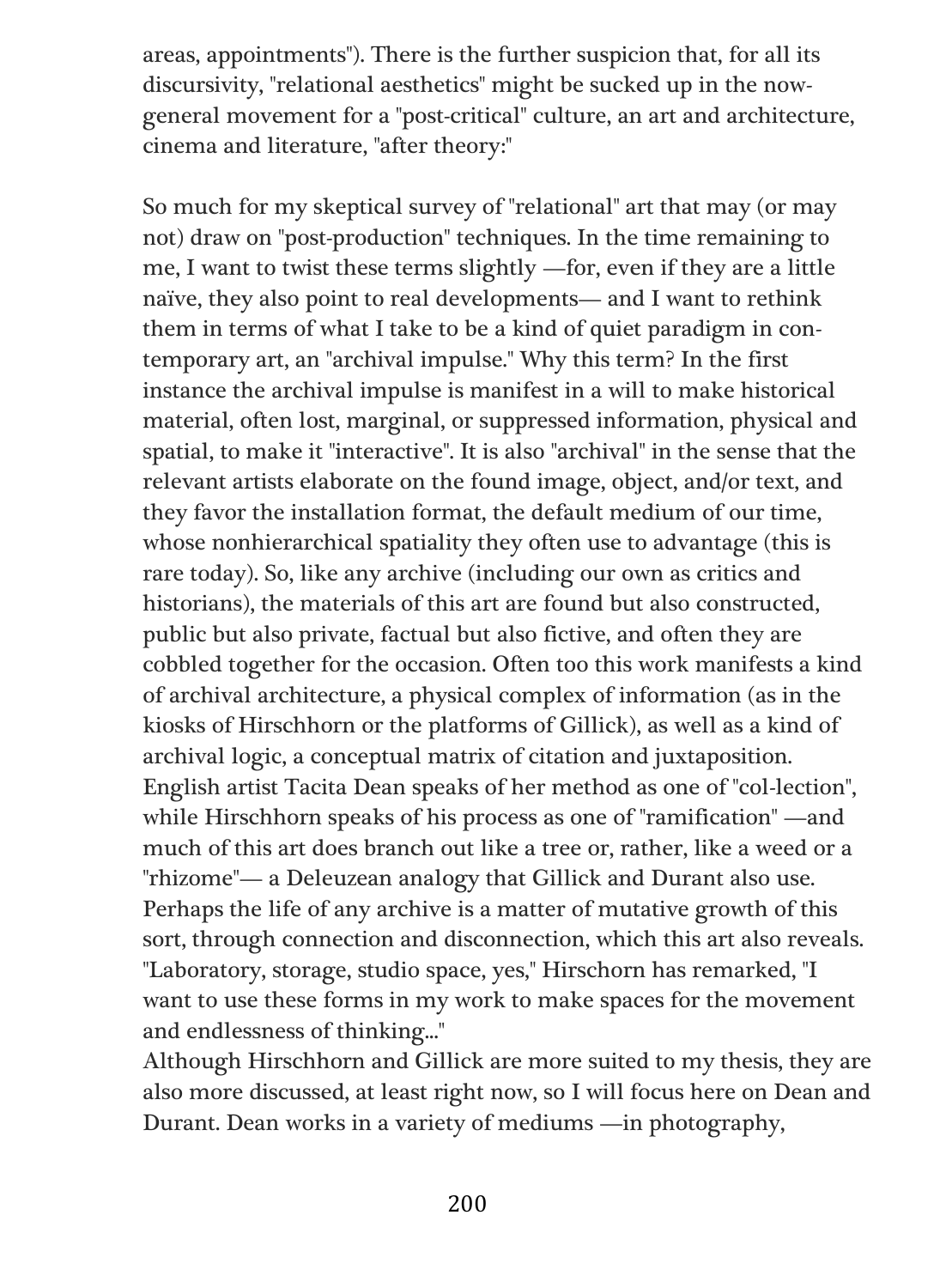drawing, and sound, but primarily in short films and videos accompanied by texts that she calls "asides". Dean is drawn to people, things, and places that have gone lost somehow, become outmoded or otherwise sidelined or stranded. Typically she begins with one such an object or event and traces it as it ramifies into an archive as if of its own accord. Take Girl Stowaway, an 8-minute to-millimeter film in color and black and white with a narrative aside. Here Dean hap-pened on a photograph of a young stowaway named Jean Jeinnie who, in 1928, sneaked onto a ship named The Herzogin Gallic bound from Australia to England; it later wrecked at Starchold Bay on the Cornish coast. The archive of Girl Stowaway forms as a tissue of coincidences. First Dean loses the photograph in a bag mishandled at Heathrow, another "stowaway" that turns up later in Dublin. Then, as she researches Jean Jeinnie, she hears echoes of her name everywhere: from the French author Jean Genet to the pop song "Jean Genie." When Dean travels to Starchold Bay to inquire about the ship, a girl is murdered on the cliffs above the harbor on the night that Dean also spends there. And so on. Girl Stowaway is an archive that includes the artist-as-archivist within it. "Her voyage was from Port Lincoln to Falmouth," Dean writes. "It had a beginning and an end, and exists as a recorded passage of time. My own journey follows no such linear narrative. It started at the moment I found the photograph but has meandered ever since, through unchartered research and to no obvious destination. It has become a passage into history along the line that divides fact from fiction, and is more like a journey through an underworld of chance intervention and epic encounter than any place I recognize. My story is about coincidence, and about what is invited and what is not." This archival work is also an allegory of archival work.

In another film-and-text piece Dean tells the story of another lost-andfound figure. In 1968 one Donald Crowhurst, a failed business-man from Teignmouth, a coastal town hungry for tourist recognition, was driven to enter the Golden Globe Race to be the first to sail solo nonstop around the world. Yet neither sailor nor boat, a trimaran christened Teignmouth Electron, was prepared, and Crowhurst faltered: he faked his logs (for a time race officials had him in the lead), then broke off all radio contact. Soon he "began to suffer from "time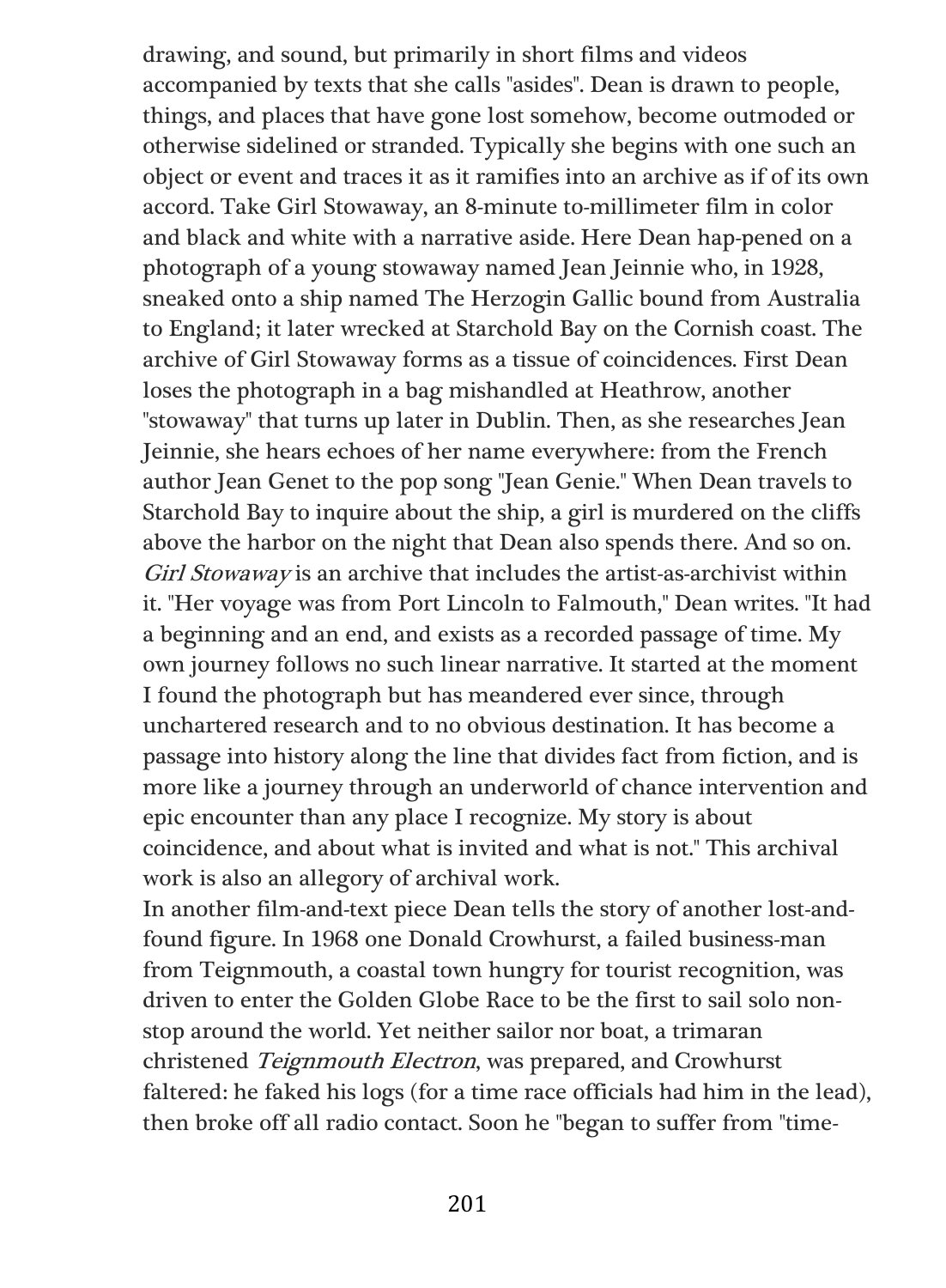mad-ness"," with incoherent log entries that amounted to a "private discourse on God and the Universe." Eventually Crowhurst "jumped overboard with his chronometer, just a few hundred miles from the coast of Britain." Dean treats this event obliquely in three short films. The first two, *Disappearance at Sea I & II*, were shot at different lighthouses. In Berwickshire images of the lighthouse bulbs alternate with blank views out to the horizon; in Northumberland the camera mounted on the lighthouse apparatus provides a continuous panorama of the sea: in the first film, darkness slowly descends; in the second, there is only emptiness to begin with. In the third film, Teignmouth Electron, Dean travels to Cayman Brac in Caribbean to document the remains of the trimaran: it has "the look of a tank or the carcass of an animal or an exoskeleton left by an arrant creature now extinct," she writes. "Whichever way, it is at odds with its function, forgotten by its generation and abandoned by its time." In this extended work, then, "Crowhurst" is a term that implicates others in an archive that reveals an ambitious town, a misbegotten race, a metaphysical seasickness, and an enigmatic remnant. And Dean lets it ramify further. While on Cayman Brac she happens on another derelict structure dubbed "the Bubble House" by locals, and archives this "perfect companion" of the Teignmouth Electron in another short film and text. Designed by a Frenchman jailed for embezzlement, the Bubble House was "a vision for perfect hurricane housing, egg-shaped and resistant to wind, extravagant and daring, with its Cinemascope-proportioned windows that look out onto the sea." Never completed and long deserted, it now sits in ruin like a statement from another age."

A final example of a "failed futuristic vision" become archival object that Dean recovers, here in the form of immense acoustic receivers built in concrete at Dcnge by Dungeness in Kent between 1928 and 1930. Conceived as a warning system of air attack from the Continent, these great "sound mirrors" were doomed from the start: they did not discriminate enough, and "soon they were abandoned in favour of the radar." Stranded between world wars and technological modes, "the mirrors have begun to erode and subside into the mud: their demise now inevitable." (In some photographs they resemble such site specific sculpture as Tilted Arc, and Dean is indeed interest-ed in the now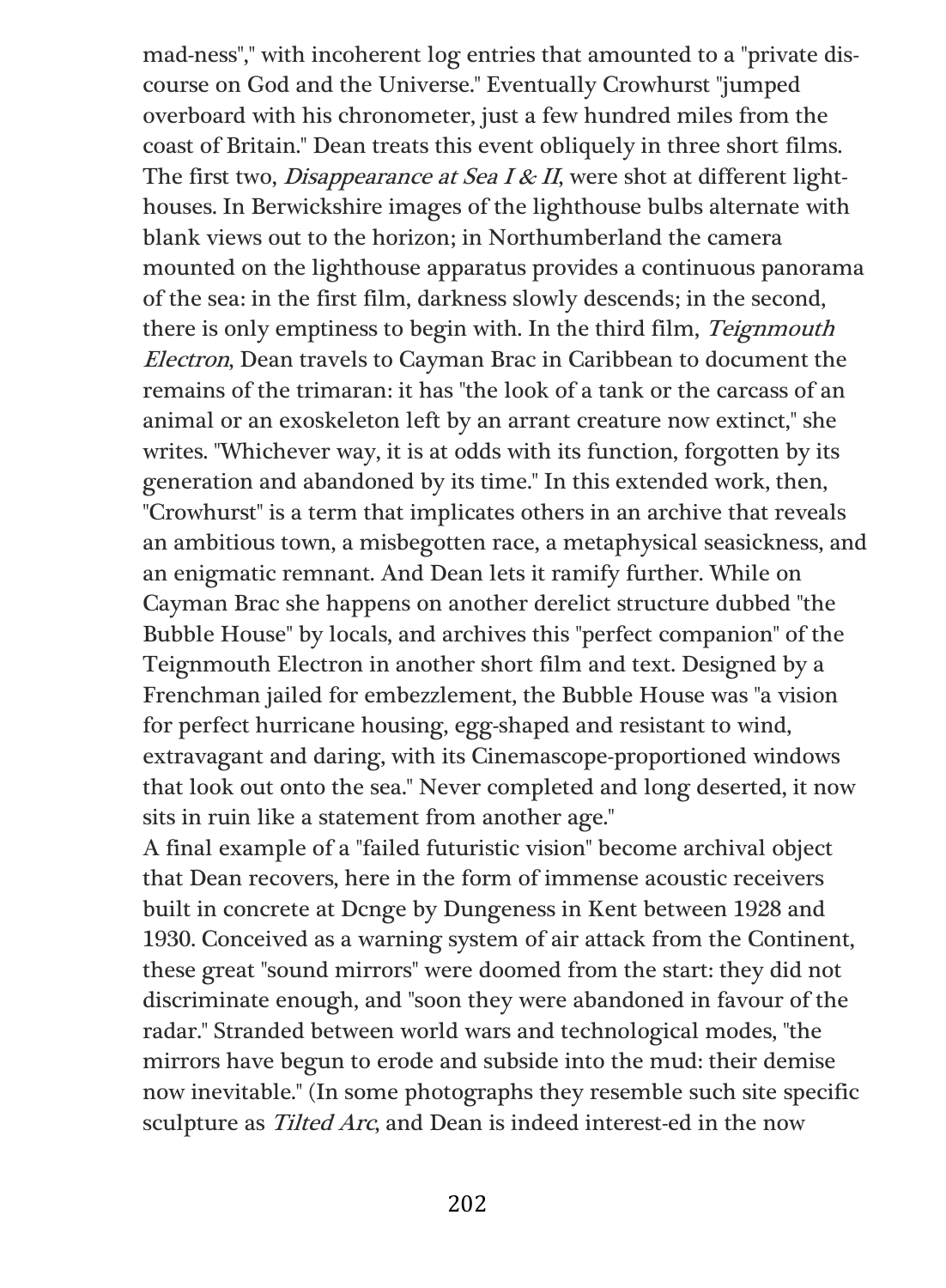stranded status of such works too —she has done two projects on Robert Smithson, on his Partially Buried Woodshed and Spiral Jetty, a fascination shared by Durant."' like these strange monoliths that sit in this no place," Dean says of the Sound Mirrors, fully aware that "no place" is the literal meaning of "utopia". They also exist in a "no time" for her: "The land around Dungeness always feels old to me: a feeling impossible to explain, other than it is just "unmodern"... To me it feels inos and Dickensian, prehistoric and Elizabethan, Second World War and futuristic. It just doesn't func-tion in the now." In a sense all her archival objects —the Teignmouth Electron, the Bubble House, the Sound Mirrors— serve as arks of lost times, perhaps English arks in analogy with The Russian Ark of film-maker Alcksandr Sokurov, in which the here-and-now of the work functions as a crux between an unfinished past and a reopened future. Again, they are also archival works that allegoricize archival work as always incomplete, sometimes vertiginous, often melancholic (this Bcnjaminian strain in Dean may be informed by W.G. Sebald, about whom she has written incisively). Paradoxical connections that disconnect, paradoxical juxtapositions that dislocate: these also inform the work of Sam Durant. Like Dean, he operates with various mediums —drawings, photographs, Xerox collages, sculptures, installations, sound, video— but where Dean is precise about her forms, Durant exploits the "theatrical" space between them long ago condemned by Michael Fried. Durant remains intrigued by the old debates about "sculpture in the expanded field" (he has produced work after Rosalind Krauss as well as Smithson), but he presents this field as now entropic —"installation in the imploded field"— and how right he is. So too where Dean is meticulous with her network of sources, Durant is eclectic in his sampling of "rock-and-roll history, minimalist/postminitnalist art, 1960s social activism, modern dance, Japanese garden design, mid-century modern design, self-help literature, and do-it-yourself home improvements." (I borrow this list from Michael Darling, who notes its adjacency to the subcultural worlds explored by Mike Kelley and John Miller). Finally, where Dean models her archives as a semi-private "collection", Durant imagines his as a semi-political "unconscious" whereby repressed materials are invited to erupt. In fact, when his work does not trace an cntropic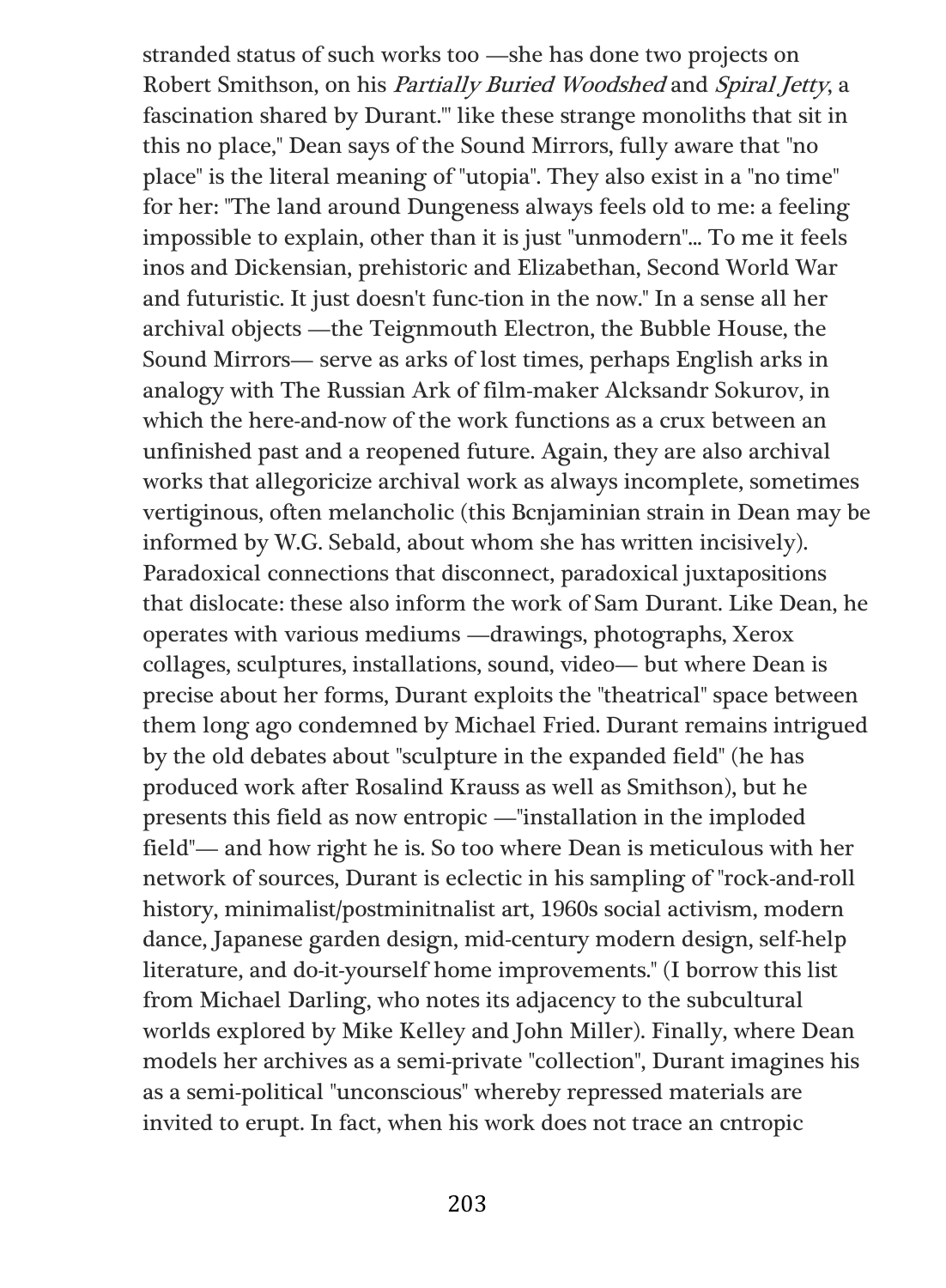collapse of cultural differences, it performs an eruptive return of repressed materials, and sometimes it suggests both almost at once. In this regard a primary object for Durant, a former carpenter, is modern architecture in the mid-zoth century: he stages a sort of class struggle between the putative elitism of the International Style and the everyday life of the working class. Durant sees such design as a prototypical site of repression, especially "when form is reduced to total functionality," and often his response is aggressive. He has made color photographs that show classic chairs of postwar design over-turned, "primed for humiliation," as well as sculptures and collages that abuse the postwar Case Study Houses produced by Richard Neu-tra, Pierre Koening, Craig Ellwood and others in Southern California under the auspices of the magazine Arts & Architecture. The sculptures in this "Abandoned Houses" series are rough models made of foam core, cardboard, plywood, and Plexiglas, which Durant then burns, gouges, graffities, and so on: "My models are poorly built, vandalized, and fucked up.This is meant as an allegory for the damage done to architecture simply by occupying it." (In a further outrage some also contain miniature TVs tuned to trashy soap operas and talk shows). His nasty collages also suggest eruptions of class spite: two bikers suddenly appear in the classic Julius Shulman photograph of the Koenig House, for example, while a biker chick BAs the camera in another revised image (here Durant mocks an exhibitionism already in play in these modernist houses). In effect he plumbs "good design" almost in a literal sense: he reconnects it to the unruly body in order to unplug its cultural blockages. (In different works he has juxtaposed a miniature toilet or a plumbing diagram with an Eames chair, an IKEA shelf, and a Minimalist box respectively.) In this way Durant returns corporeal functions and unconscious desires to our old machines-for-living-in. This is a troubling of both modern design and Minimalist logic on the model of Smithson and Matta-Clark as well as feminist artists from Eva Hesse to Cornelia Parker. Such a move of counter-repression, which is programmatic in such tides as What's Underneath Must Be Released and Examined To Be Understood (1998),h also indebted to Kelley, and like Kelley Durant has little faith in any cure but much interest in the complications.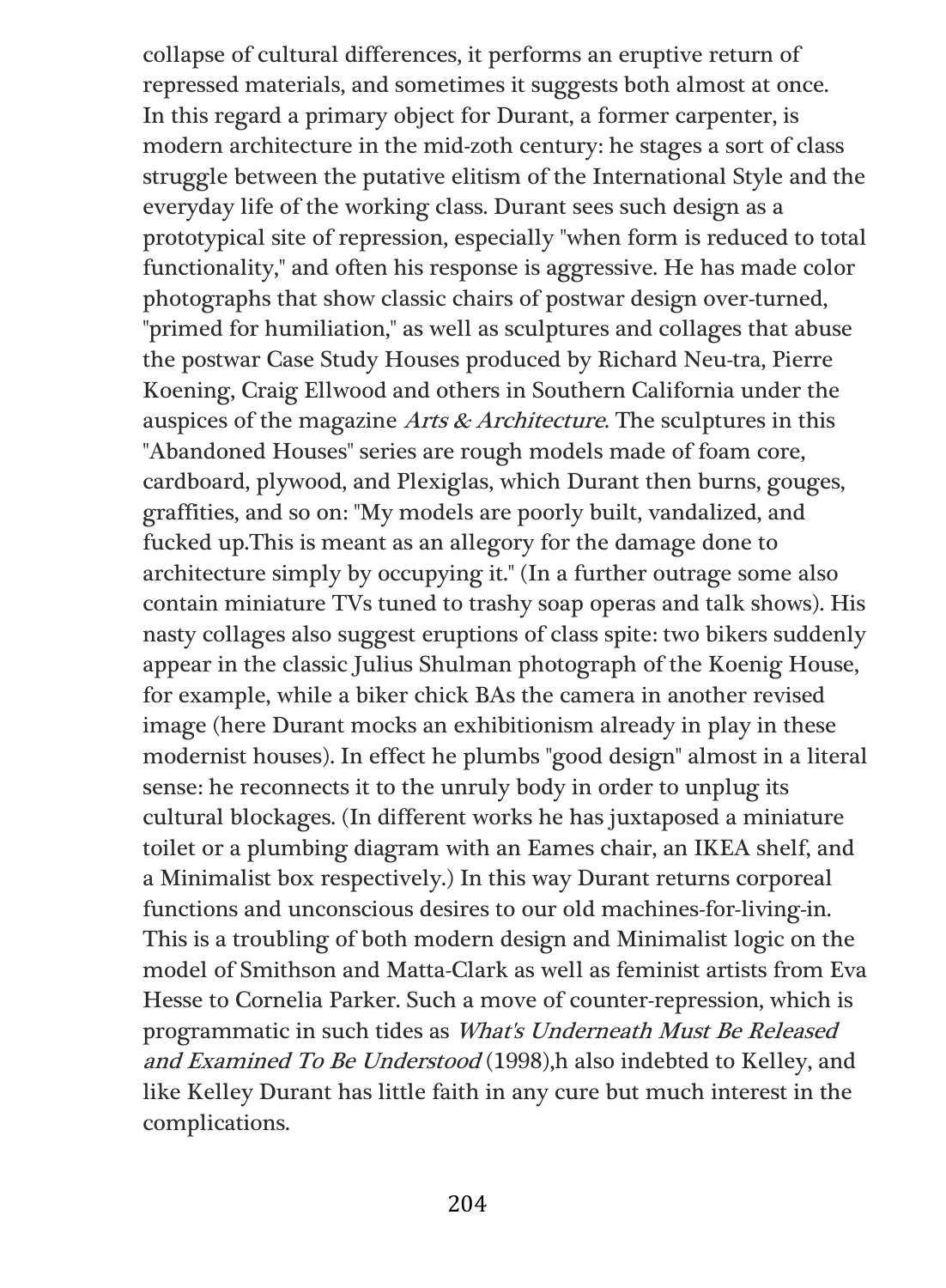Durant has also plumbed different aspects of the late 1960's and early "70's: advanced art, rock culture, civil-rights struggles. Often signs of these things erupt together in the space of his art (which sometimes can recall the pop melange on "VH1"); and yet, again, as they do so, they also become entropic there —a process that fascinates Durant as much as it did Smithson. In two sculptures based on his Partially Buried Woodshed (1970), for example, Durant positions Smithson as a key to both utopian and dystopian aspects of the Viet Nam War years; in these works associations with both a transgressive art and an oppressive state, allusions to both Woodstock and Alta-mont, meet and mix. Different terms converge, opposite numbers blur, in a devolution of politics and cultures. In his own words, Durant likes to "set up a false dialectic [that] doesn't work or [that] negates itself" Perhaps he suggests that the dialectic at large, not only in art but in history, seems to falter at this time, and that today we are left, in a state of stalled relativism, with pieces without a puzzle (perhaps —I don't know— he relishes this predicament.) In any case, where Dean sometimes extracts a utopian dimension from the recent past, Durant often traces an entropic collapse.

Let me end abruptly with a few theses that I have time enough only to assert, not to argue:

I. For the most part the archives in this an are not presented as inert: in this respect its upshot differs from "the Egyptian effect" that the Italian critic Mario Pemiola sees, rightly, in so much postmodernist pastiche. Rather, as suggested, these archives tend to ramify like a material unconscious of aleatory connections and disconnections, condensations and displacements. Once more, this might reveal how any archive functions: perhaps, to different degrees, archival work is always a matter of metonymic displacements among documents in search of metaphorical condensations in theory. Are we not all archivists more or less in the position of Bouvard and Pecucher, who, each time they descend into archive hell, struggle to turn mere bric-a-brac into a coherent library-museum, hopelessly so since the latter is always already in epistemological flames or ruins or both? In any case, as any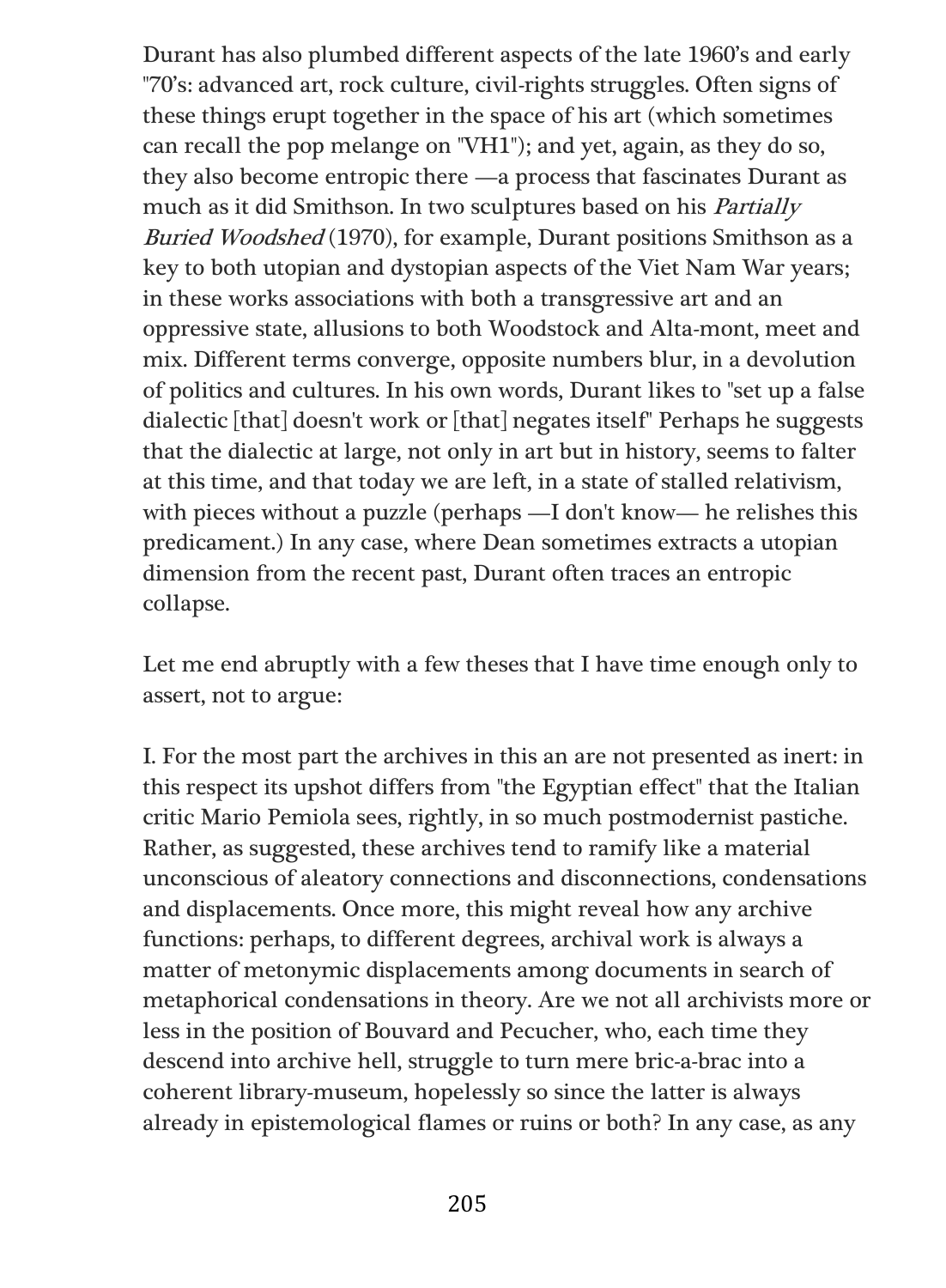dissertation reader or contemporary museum -goer knows, there is often a fine line between a thesis and a mess, or a total work of an and a total piece of shit.

2. Speaking of shit, archival art can have a childish aspect, even an infantile dimension. Sometimes installation art in general suggests a kind of anal universe in guises either aggressive and explosive (as with Durant and Hirschhorn) or retentive and immaculate (as with Dean and Gillick). I mentioned that these artists occasionally use the nonhierarchical spatiality of installation to advantage. For Freud the anal universe is one of great symbolic slippage, which also describes some archival art with its characteristic assemblage of "unlikely connec-tions" (as Durant calls them). I apologize for the psychoanalytical projection (I suppose one must these days), but the work invites it. Often it does appear a little obsessive-compulsive and/or manic-depressive. (This swing is also apparent in archival fiction, from the depressive Sebald to the manic David Foster Wallace or Dave Eggars.)

3. Often too this work is more than a little paranoid, for what is paranoia if not a practice of "unlikely connections," of elaborate autodidacticism, of "my own private archive" put on display? To what ends arc these paranoid connections made? Do these private archives want to challenge the public ones? Do these perverse orders want to contest the symbolic order at large? Or do they point to a crisis in this general law? For Freud the paranoiac projects meaning onto a world that appears drained of the same. Might archival art emerge out of similar sense of a failure in cultural memory, of a default in productive traditions of all kinds? For why else would one connect so feverishly if things did not seem so frightfully disconnected in the first place? "Only connect," the modernist poet said. But this was said at a time when "connection" meant connection to a Great Tradition about to crumble, to become, as The Wasteland put it, but "a heap of images." Today "connection" might have another valence altogether: it might mean to be wired to the mega-archive of the Web (here I mean "archive" also in the Foucaldean sense of surveillance). Are we not all encouraged to be connected in this way? It is now a basic ticket to the social. And yet perhaps, as K.W.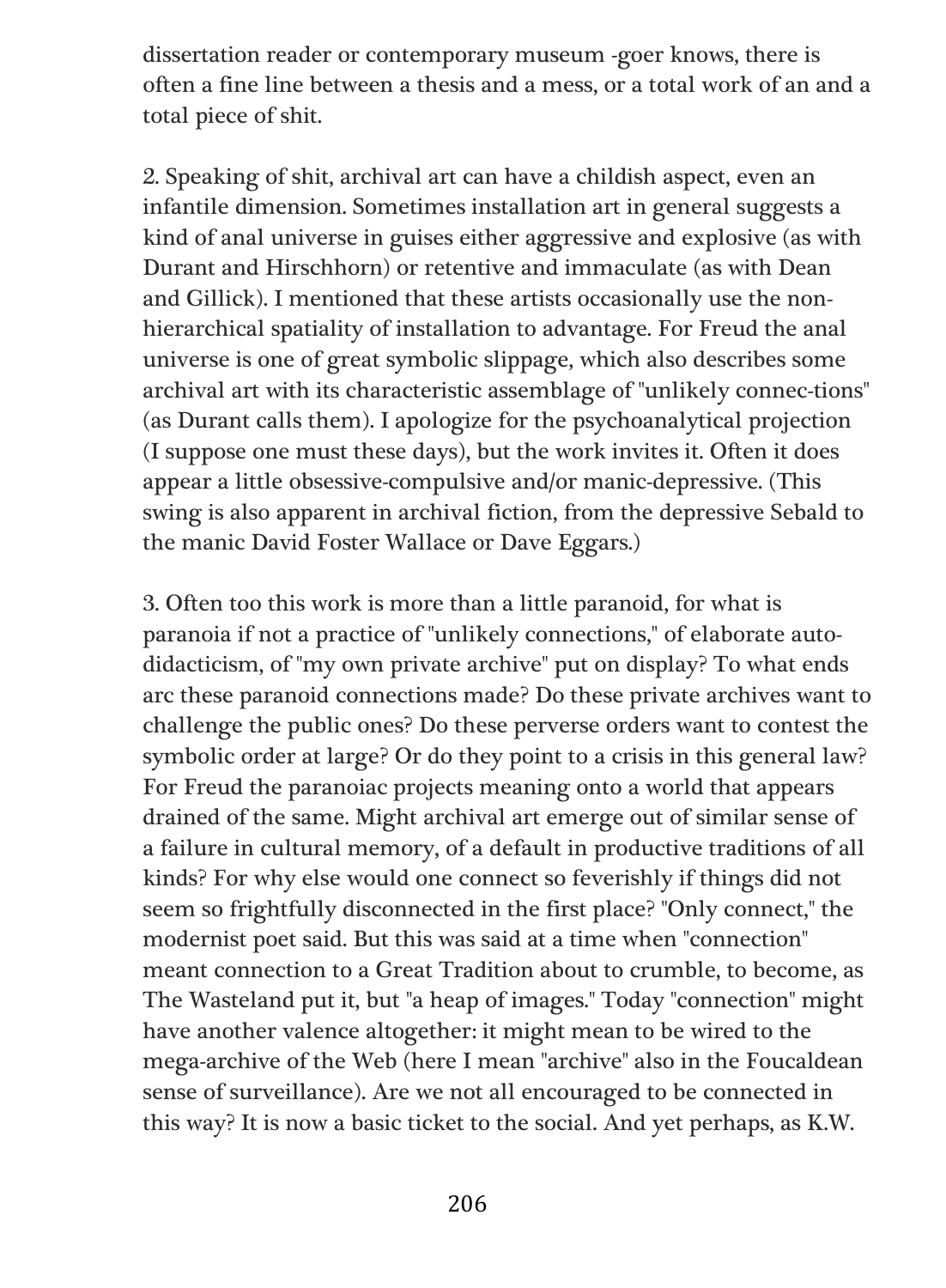Jeter suggests in his sci-fi novel Noir, to be connected in this way is also, potentially, to be screwed. "Connect this," his protagonist likes to say, "you mother-connector." Here to be connected is to be flicked. Perhaps a similar ambivalence about "connection" is also in play in some archival art.

4. The archives in this art are in process, not repositories of finished works so much as platforms of incomplete projects. In this regard they are places of preliminary production, not (pace Bourriaud) of "postproduction": Hirschhorn, for example, calls his exhibitions "construction sites." Herein lies perhaps the most extraordinary aspect of archival art: its desire to turn "failed visions" of the past (as Dean calls them) into "scenarios" (as Gillick calls them) of other social relations, of alternative futures, in short, to turn the no-place of the archive into the no-place of utopian possibility. Might we welcome this move as a small counter to the new myth of the United States after 9/11, of trauma monumentalized as triumphalism, of the Triumph of the Wound? Might the Sam Durants of the world be taken to challenge the Daniel Libeskinds of our time?

5. Paradoxically, the interest in utopia is sometimes bound up with an involvement with the outmoded —a term that Benjamin first introduced in reference to the Surrealists. "Balzac was the first to speak of the ruins of the bourgeoisie," Benjamin wrote in his Arcades Project. "But only Surrealism exposed them to view. The development of the forces of production reduced the wish symbols of the previous century to rubble even before the monuments representing them had crumbled." The "wish symbols" in question here were the capitalist wonders of the nineteenth-century bourgeoisie at the height of its confidence, such as "the arcades and interiors, the exhibitions and panoramas." These structures fascinated the Surrealists nearly a century later, when further capitalist development had turned them into "residues of a dream world" or, again, "rubble even before the monuments which represented them had crumbled." For the Surrealists to haunt these outmoded spaces, according to Benjamin, was to tap "the revolutionary energies" that were trapped there. The outmoded for